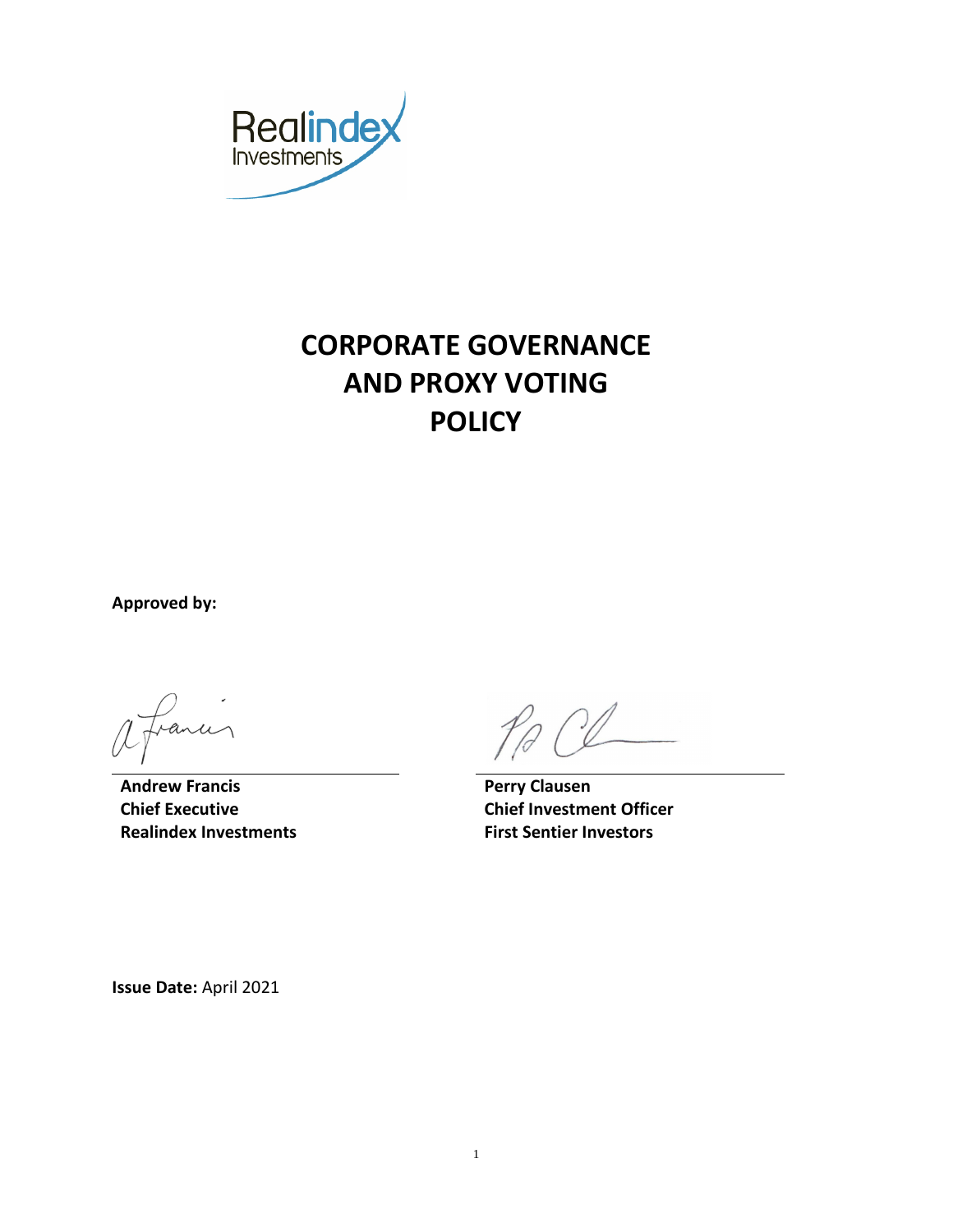|  | <b>Table of Contents</b> |
|--|--------------------------|
|  |                          |

| 2.                                                                         |  |  |  |  |
|----------------------------------------------------------------------------|--|--|--|--|
| 3.                                                                         |  |  |  |  |
|                                                                            |  |  |  |  |
|                                                                            |  |  |  |  |
| 6.                                                                         |  |  |  |  |
| 7.                                                                         |  |  |  |  |
| 8.                                                                         |  |  |  |  |
| 9.                                                                         |  |  |  |  |
|                                                                            |  |  |  |  |
| Appendix 1 – Glass Lewis ESG Policy (an addendum to the Proxy Paper Policy |  |  |  |  |
|                                                                            |  |  |  |  |
|                                                                            |  |  |  |  |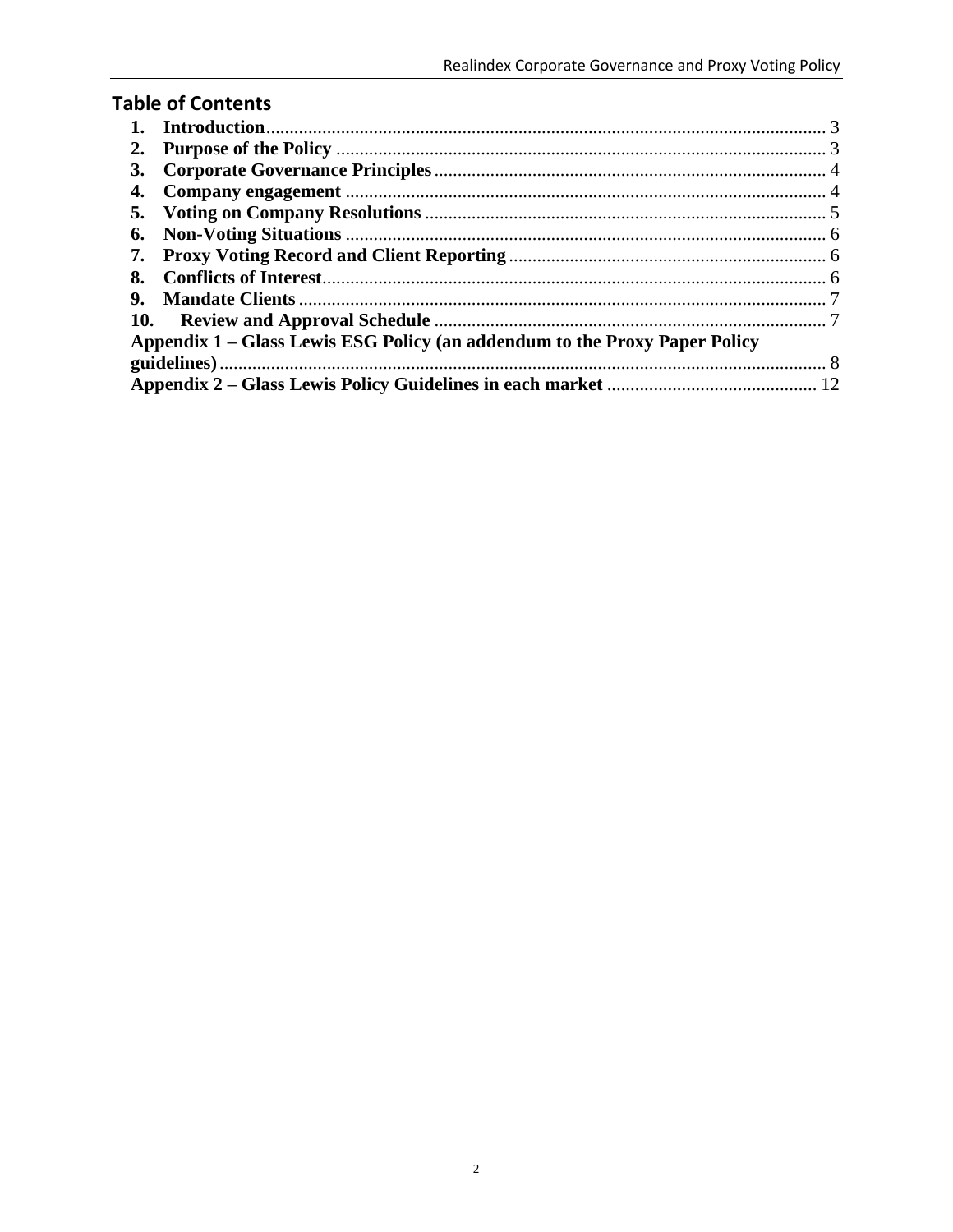#### <span id="page-2-0"></span>**1. Introduction**

This document details First Sentier Investors Realindex Investments' ('Realindex') policy in relation to Corporate Governance and Proxy Voting.

Realindex Investments was established in 2008 as a manager providing systematic equity solutions, and manages portfolios across Australian, Australian Small, Global Large and Small and Emerging Market strategies. It is a fully-owned subsidiary of First Sentier Investors and ultimately Mitsubishi UFJ Financial Group (MUFG). Realindex is an autonomous business with its own board, brand, and AFSL license, which provides institutional clients<sup>1</sup> with end-to-end solutions whilst leveraging the support services of First Sentier Investors (FSI).

Broadly-speaking this policy addresses three topics:

- how Realindex assesses corporate governance and responsible investment (RI) practices by investee firms;
- how Realindex engages with investee firms to gain further information on their governance and RI activities and to promote good practice;
- how Realindex casts proxy votes at shareholder meetings.

#### <span id="page-2-1"></span>**2. Purpose of the Policy**

 $\overline{a}$ 

The purpose of this policy is to ensure that Realindex fulfils its stewardship responsibilities to unit holders and clients in managing their investments as an active owner in accordance with their stated investment objectives.

The focus of this policy is to describe how Realindex promotes both effective governance and responsible investment practice by investee firms, to maximise long-term shareholder value for our clients and unit holders. In doing so we recognise the important role of environmental, social, and governance practices in shaping long-term outcomes, both positive and negative. Company engagement and shareholder (proxy) voting are the two main interventions available for influencing these practices, and each is detailed in subsequent sections.

Furthermore, Realindex is committed to the United Nations Principles of Responsible Investment<sup>2</sup> (UNPRI), and this policy describes how Realindex addresses the second and third of those six principles.

**UN PRI Principle 2**: We will be active owners and incorporate ESG issues into our ownership policies and practices.

**UN PRI Principle 3**: We will seek appropriate disclosure on ESG issues by the entities in which we invest.

<sup>&</sup>lt;sup>1</sup> For the purposes of section 761G of the Corporations Act 2001, the clients of Realindex are considered to be "wholesale clients".

<sup>2</sup> See https://www.unpri.org/pri/what-are-the-principles-for-responsible-investment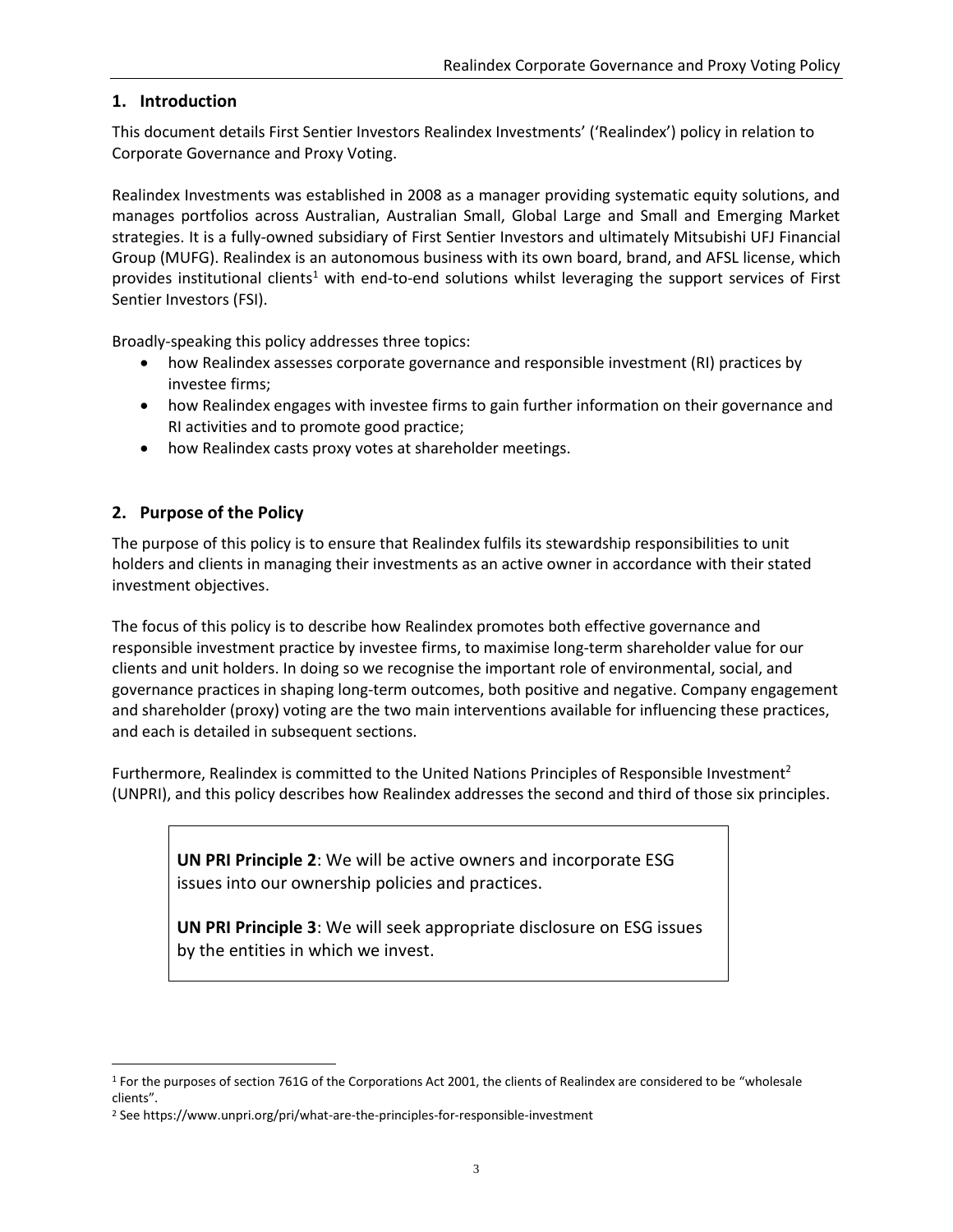#### <span id="page-3-0"></span>**3. Corporate Governance Principles**

This section sets out activities that define effective corporate governance and which therefore inform Realindex's assessment of individual firms in this regard.

Corporate governance refers to the procedures and processes according to which an organisation is directed and controlled. The corporate governance structure specifies the distribution of rights and responsibilities among the different participants in the organisation – such as the board, managers, shareholders and other stakeholders – and lays down the rules and procedures for decision-making<sup>3</sup>.

Consistent with the ASX Corporate Governance Principles, good corporate governance practices allow the board and management to effectively operate the company, while managing conflicts of interest and addressing arising issues, by:

- Setting and monitoring strategy, financial policies, disclosure, legal issues, corporate standards and conduct;
- Appointing and monitoring the CEO, and providing oversight of corporate and senior management performance, corporate culture and conduct (including a company's risk culture);
- Proactively managing relationships with shareholders and other stakeholders interested in the affairs of the company (such as employees, communities, customers, suppliers, creditors, debt financiers, analysts, auditors, and regulators); and
- Identifying the company's material risks (both financial and non-financial) and maintaining oversight of the company's risk management framework to ensure material risks are being monitored, disclosed, managed and controlled in the interests of the company and other stakeholders.

#### <span id="page-3-1"></span>**4. Company engagement**

 $\overline{a}$ 

Realindex primarily invests through a range of systematic strategies, which use rules-based or quantitative approaches to construct portfolios.

Whilst engaging with the management of the companies that it invests in is not central to the investment process, engagement with company management on material or contentious ESG issues is an important overlay to this process.

In addition, Realindex may participate in collaborative engagement initiatives with companies coordinated by the FSI Responsible Investment team and/or other investment teams within FSI, where such initiatives are considered to be in the best interest of Realindex's clients.

<sup>3</sup> Taken from the OECD definition: <http://stats.oecd.org/glossary/detail.asp?ID=6778>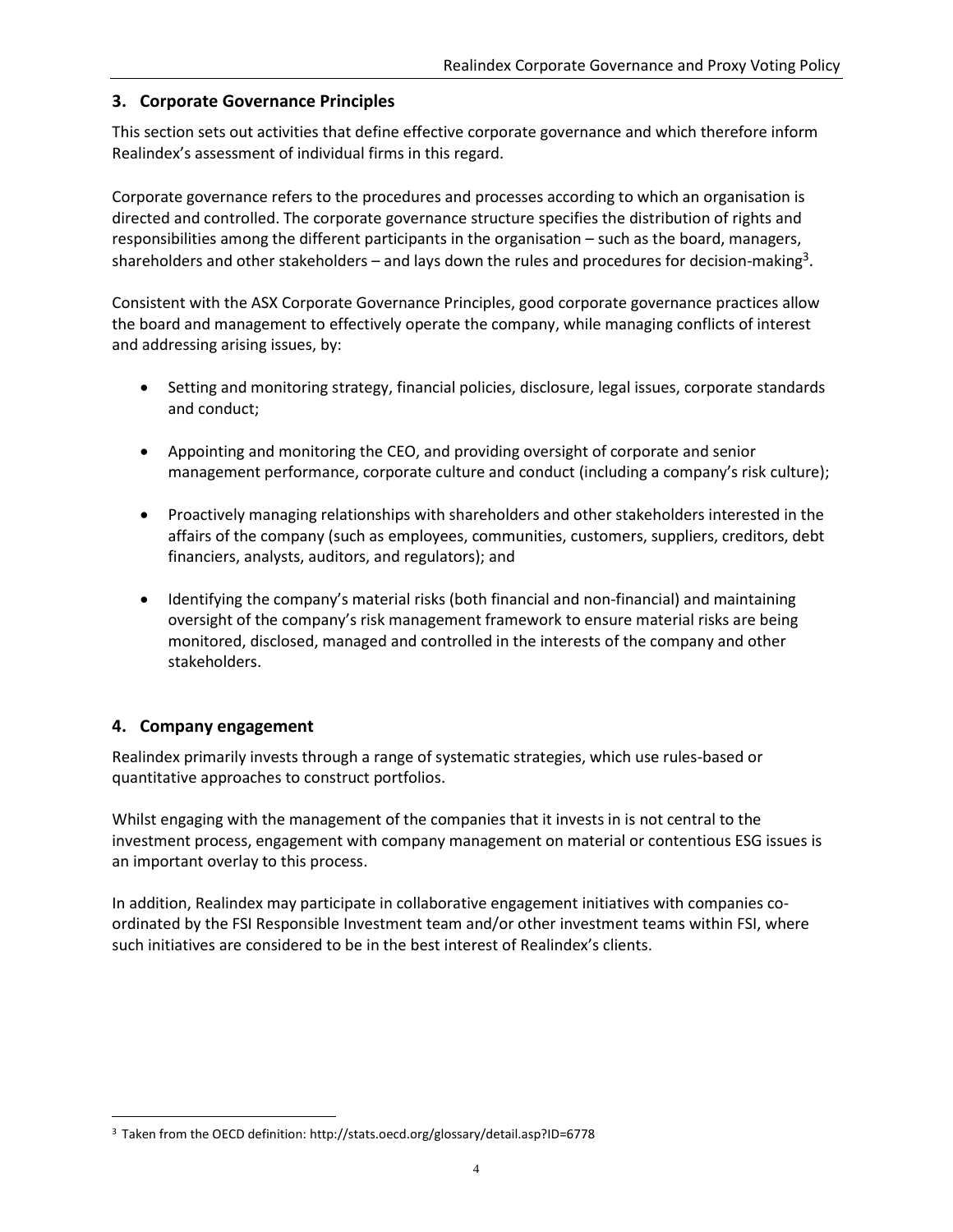#### <span id="page-4-0"></span>**5. Voting on Company Resolutions**

Voting on company resolutions is an important part of the stewardship responsibility in managing client shareholdings, and Realindex's fiduciary duties naturally include acting in the best interests of clients when voting client proxies.

Realindex will generally vote its proxies in accordance with predetermined proxy voting guidelines. Realindex has elected to adopt Glass Lewis' ESG voting policy (Appendix 1) as its voting criteria. This policy includes consideration of ESG-related issues in addition to the standard Glass Lewis guidelines for each market (Appendix 2). This ESG policy was selected in order to promote high standards of corporate governance and disclosure which are aligned with client's interests.

An additional review of proxy voting is undertaken when a shareholder meeting includes a contentious issue. This review is undertaken using input from leading proxy voting advisors such as Glass Lewis and Ownership Matters, ESG research from providers such as Reprisk, Sustainalytics or MSCI, advocacy groups, the FSI Responsible Investment team, other active investment teams within FSI, and other sources as appropriate. The conclusions of this additional review are documented, and considered by a Peer Review Committee comprising the Realindex portfolio managers. The Peer Review Committee then determines how the proxies are voted by considering the best interests of clients.

Contentious meetings are identified through numerous sources including, but not limited to, proxy advisers such as Glass Lewis and Ownership Matters, ESG research providers, shareholder proposals, and internal research from FSI's Responsible Investment team. The following issues may indicate that a meeting is contentious:

- Re-election of a director subject to recent scandal/media interest;
- Re-election of a director subject to significant protest vote at recent other meetings;
- Activist/major shareholders publicly announcing protest votes;
- Shareholder resolution/non-management sponsored resolution on ballot;
- Known controversy at company;
- Significant market disappointments, such as large guidance downgrades and surprise writedowns;
- Highly controversial companies;<sup>4</sup>
- Climate change proposals;<sup>5</sup>
- $\bullet$  Say on climate proposals;<sup>6</sup>
- Modern slavery concerns;
- Gender diversity.

 $\overline{a}$ 

<sup>4</sup> Highly controversial companies are identified using Sustainalytics ratings. An additional review of proxy voting is undertaken for all companies rated as category 5 ('worst of the worst'). A Category 5 controversy can either be the result of a series of smaller incidents or as a result of one serious incident.

<sup>5</sup> Climate change proposals are flagged when there is a shareholder proposal seeking the company provide certain disclosures or adopt certain policies related to mitigating their climate change-related risks. In accordance with Taskforce on Climaterelated Financial Disclosures (TCFD), Realindex will review these proposals and will vote to improve the disclosure of material impacts of climate change on the company.

 $6$  A theme is emerging whereby companies are proposing resolutions seeking to have shareholders approve their climate action plans.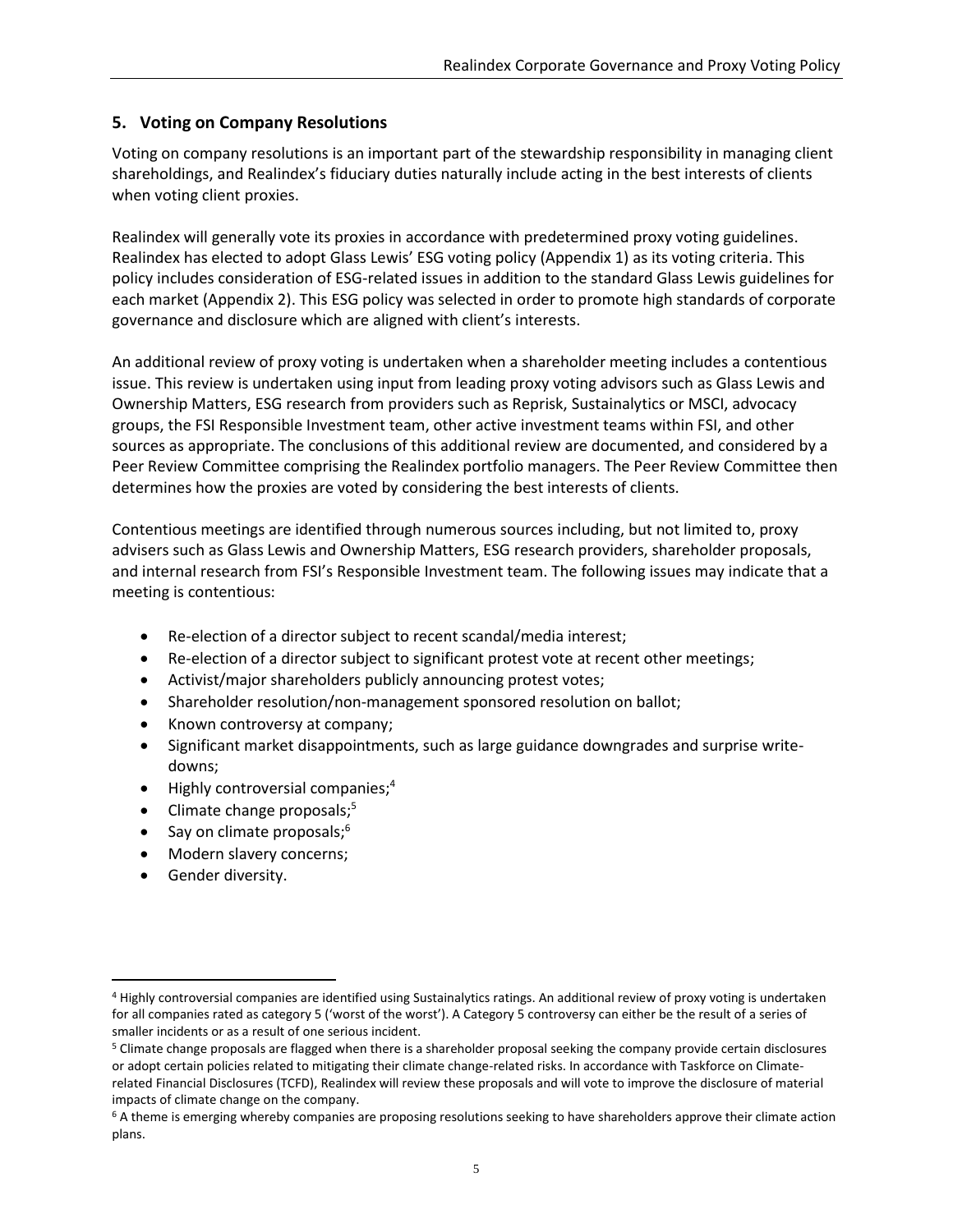Realindex reserves the right to override Glass Lewis' vote recommendations when it considers doing so to be in the best interests of clients. All overrides and reviews are documented by the Peer Review Committee together with the reasons for voting against the Glass Lewis' recommendation.

#### <span id="page-5-0"></span>**6. Non-Voting Situations**

All company meetings are voted upon with the following exceptions:

- a. **Client's best interest**. There may be occasions when Realindex determines that not voting a proxy may be in the best interests of a client; for example, when the cost of voting the proxy exceeds the expected benefit to the client. In such cases votes will not be cast.
- b. **Mandate clients** where other written instructions exist (see section 9 below)
- c. **Share blocking** at the country or company level applies. Company-level blocking generally arises due to wider client or FSI activity that precludes voting for regulatory reasons.
- d. **Conflict of interest** situations are managed and voted as detailed in section 8 below.
- e. **Morgan Stanley** restriction. The principles set out in this policy are subject to a restriction in relation to Morgan Stanley securities, which prevents Realindex from exercising any discretionary authority to vote attached to a Morgan Stanley security which forms part of investment portfolios that it manages in a fiduciary capacity. The purpose of this restriction is to enable portfolios managed by Realindex to hold Morgan Stanley securities in a manner that complies with the Bank Holding Company Act of 1956 (US).

# <span id="page-5-1"></span>**7. Proxy Voting Record and Client Reporting**

Realindex provides an online and 'Live' proxy voting record which can be accessed on the FSI website at:

# [https://www.firstsentierinvestors.com.au/au/en/institutional/responsible](https://www.firstsentierinvestors.com.au/au/en/institutional/responsible-investment/responsible-investment-proxy-voting.html)[investment/responsible-investment-proxy-voting.html](https://www.firstsentierinvestors.com.au/au/en/institutional/responsible-investment/responsible-investment-proxy-voting.html)

The record published there is at an aggregate level across the portfolios managed by Realindex.

Clients can request the voting record for a particular fund and it will be sent within 10 working days.

#### <span id="page-5-2"></span>**8. Conflicts of Interest**

Occasions may arise during the voting process in which the best interests of clients conflicts with Realindex's interests. Any conflicts of interests will be managed in accordance with FSI's Global Responsible Investment and Stewardship Policy and Principles, and Conflicts of Interest Policy. In all cases, Realindex will put the client's interests before its own.

Conflicts of interest generally include:

 business relationships where Realindex has a substantial business relationship with, or is actively soliciting business from, a company soliciting proxies, or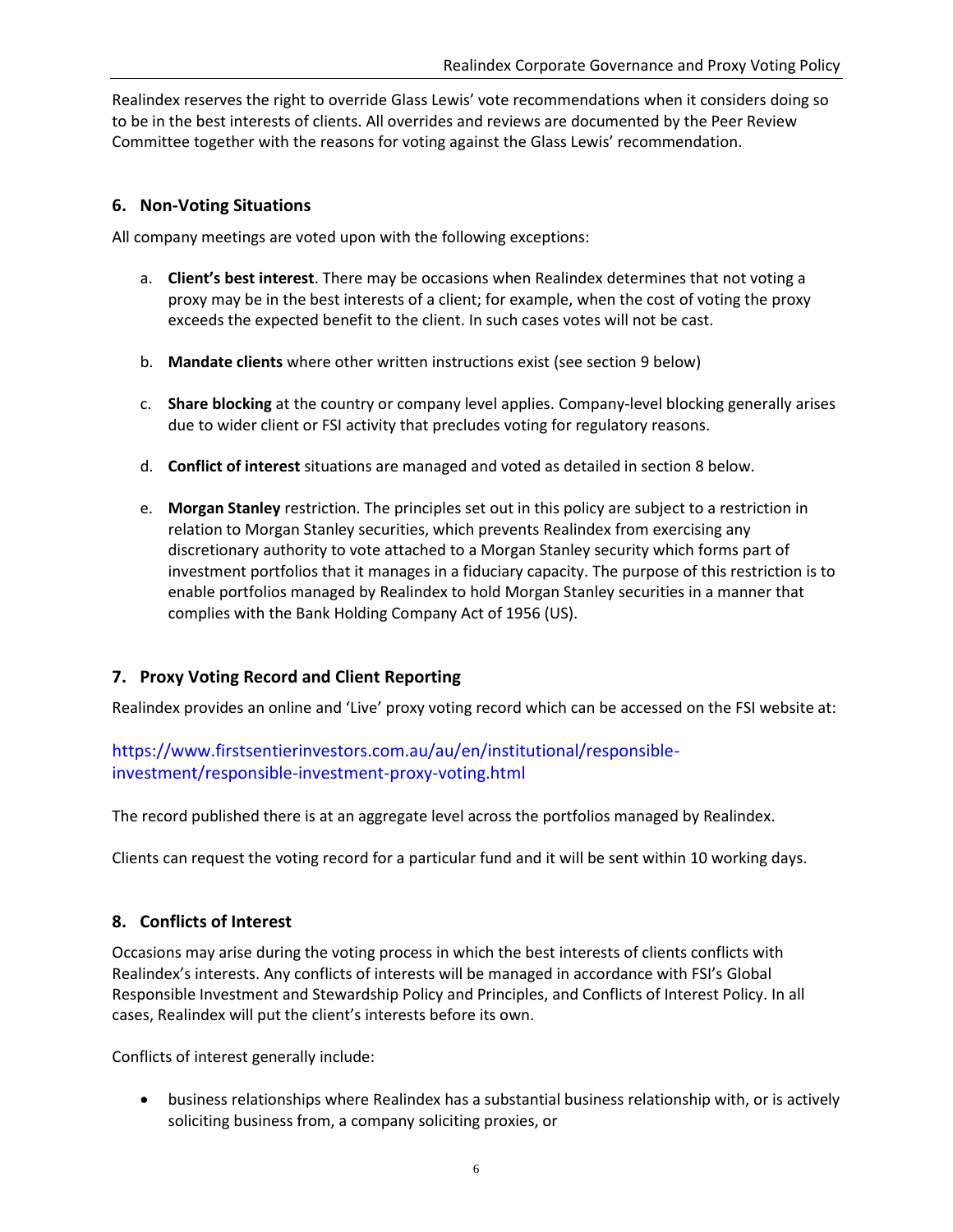personal or family relationships whereby an employee of Realindex has a family member or other personal relationship that is affiliated with a company soliciting proxies, such as a spouse who serves as a director of a public company. A conflict could also exist if a substantial business relationship exists with a proponent or opponent of a particular initiative.

We utilise the services of professional proxy voting advisors to independently inform the proxy voting decisions which we take on behalf of our clients. In the event that a material conflict of interest is identified in connection with voting a proxy, we will either vote in accordance with the recommendation of the independent proxy or abstain from voting (for example, where two providers are in disagreement).

#### <span id="page-6-0"></span>**9. Mandate Clients**

The authority and responsibility for exercising proxy votes is defined within the Investment Management Agreement (IMA) executed between Realindex and each discrete mandate client. The frequency and content of any reporting to the client is also provided for in the IMA.

Written instructions from mandate clients with respect to proxy votes, whether in IMAs or otherwise supplied, will generally take precedence over the contents of this policy.

Wherever a mandate client delegates responsibility for exercising proxy votes, Realindex will report back to the client how votes were cast on their behalf if requested by the client.

#### <span id="page-6-1"></span>**10. Review and Approval Schedule**

This policy is to be reviewed annually. It should be approved by the Chief Executive of Realindex and the CIO of First Sentier Investors.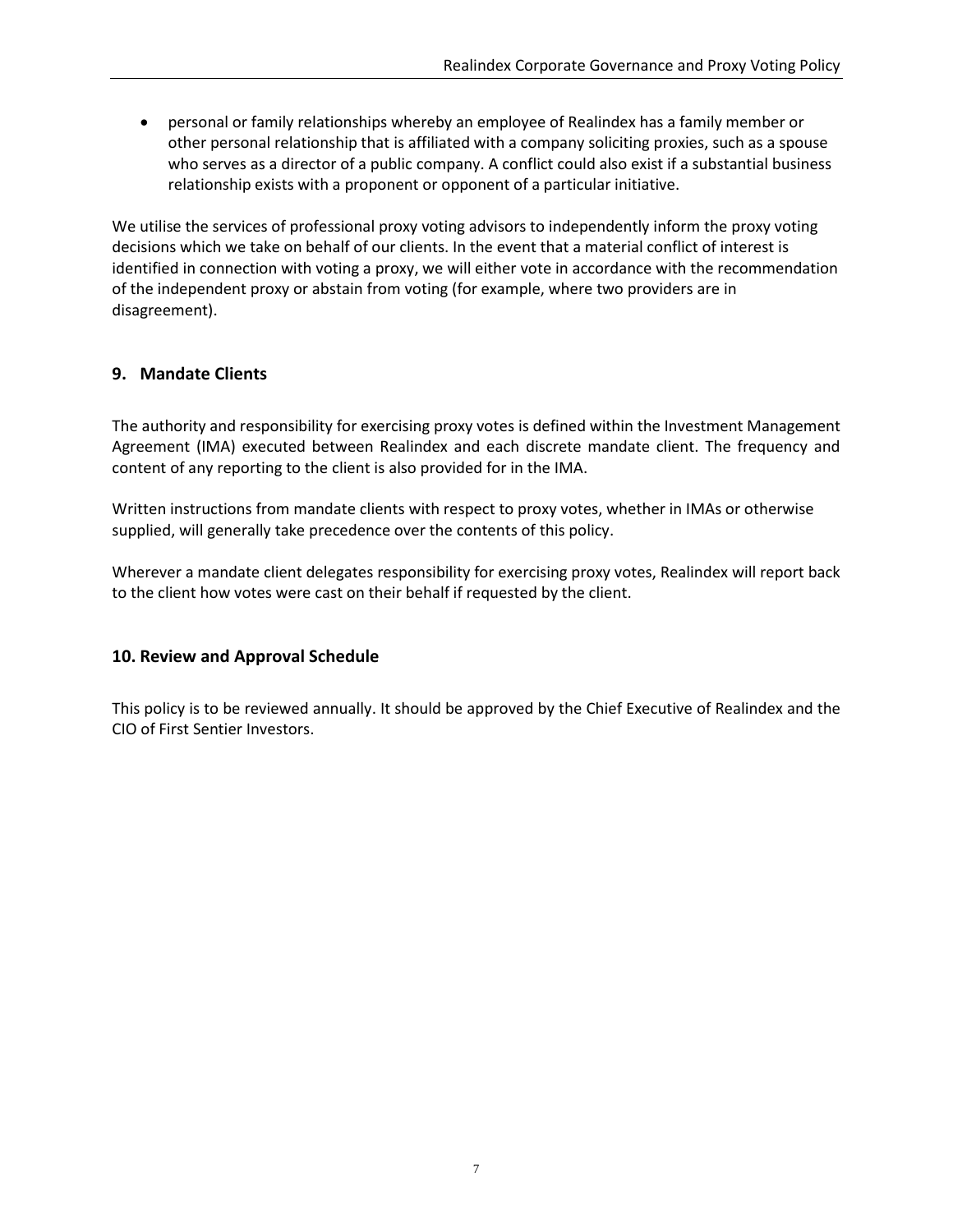# <span id="page-7-0"></span>**Appendix 1 – Glass Lewis ESG Policy (an addendum to the Proxy Paper Policy guidelines)**

Glass Lewis evaluates the ESG guidelines on an ongoing basis and formally updates them on an annual basis.

#### **Management Proposals**

#### **Election of Directors**

In addition to the standard level of analysis Glass Lewis conducts of directors and their performance, the ESG guidelines provide an additional level of review to determine if directors are providing adequate oversight of ESG issues including whether the company provides sufficient disclosure concerning ESG risks. Pursuant to this, the ESG guidelines evaluate directors' commitment to establishing broad sustainable business practices in evaluating shareholder proposals to report on and mitigate environmental, social and governance risks.

#### **Director Overboarding**

In the majority of markets, Glass Lewis will closely review director board commitments and will vote against directors serving on more than five total boards, for directors who are not also executives; and against directors serving more than two total boards, for a director who serves as an executive of a public company.

#### **Board Diversity, Tenure and Refreshment**

Glass Lewis' ESG guidelines will evaluate a company's policies and actions with respect to board refreshment and diversity. As a part of this evaluation, we will review the diversity of board members and support proposals to report on or increase board diversity. Glass Lewis believes that the nominating and governance committee, as an agent for the shareholders, is responsible for the governance by the board of the company and its executives. In performing this role, the committee is responsible and accountable for selection of objective and competent board members. To that end, Glass Lewis will: (i) vote against members of the nominating committee in the event that the board has an average tenure of over ten years and the board has not appointed a new nominee to the board in at least five years; or (ii) vote against the male members of the nominating committee in instances where the board is comprised of fewer than 30% female directors for large-cap companies, or against the nominating committee when there is not at least one woman on the board at mid- and small-cap companies.

#### **Virtual-only Shareholder Meetings**

In recent years, an increasing number of companies have adopted virtual-only shareholder meetings, wherein shareholders are unable to speak face-to-face with a company's management. Although we support companies allowing a virtual option alongside participation in an in-person meeting, we view stripping shareholders' ability to attend a physical meeting as not conducive to productive discussions between companies and their investors. We believe that, without proper controls, conducting a virtualonly meeting of shareholders could eliminate or significantly limit a fundamental right of shareholders to confront and ask questions of management. As such, when companies have elected to hold a virtualonly shareholder meeting, Glass Lewis will examine the level of disclosure provided regarding virtual meeting procedures. The ESG policy may vote against members of the nominating and governance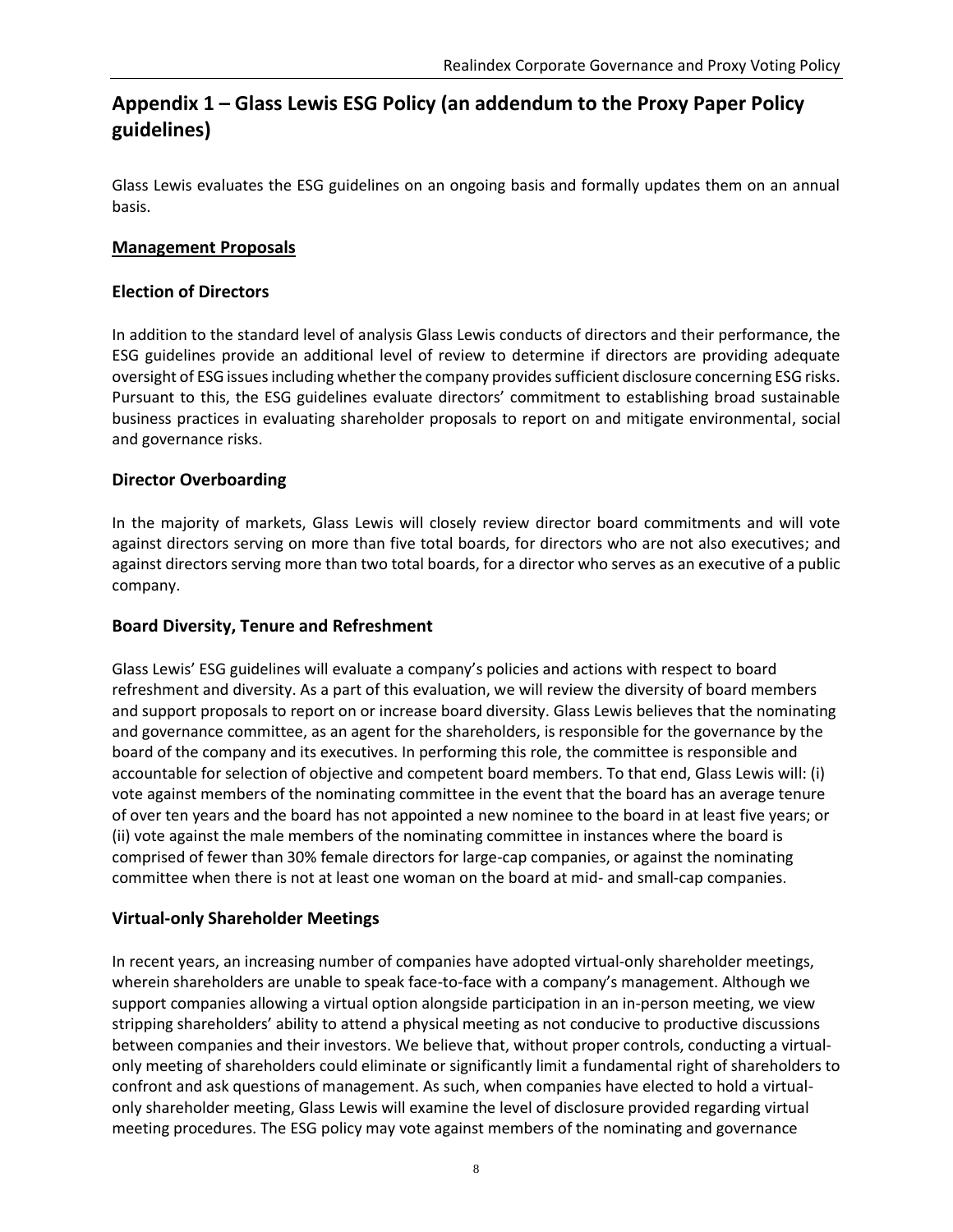committee if the company does not provide disclosure assuring that shareholders will be afforded the same rights and opportunities to participate as they would at an in-person meeting.

#### **Tax Havens**

Glass Lewis believes that it is prudent for management to assess its potential exposure to risks relating to a company's tax haven policies. More specifically, we believe a company should consider its exposure to regulatory, legal and reputational risk due to its policies and practices regarding operations in tax havens. Accordingly, the ESG guidelines will support shareholder proposals requesting that companies report on the risks associated with their use of tax havens. In addition, the ESG policy will support proposals requesting that companies adopt policies to discontinue operations or withdraw from tax havens. Further, in instances where companies have proposed to redomicile in known tax havens, the ESG guidelines will vote against such a reincorporation.

# **Ratification of Auditor**

The auditor's role is crucial in ensuring the integrity and transparency of the financial information necessary for protecting shareholder value. Because of the importance of the role of the auditor, rotating auditors is an important safeguard against the relationship between the auditor and the company becoming too close, resulting in a lack of oversight due to complacency or conflicts of interest. Accordingly, in addition to our standard analysis on auditor ratification proposals, the ESG guidelines will vote against auditor ratification proposals in instances where it is clear that a company's auditor has not been changed for 20 or more years.

#### **Executive Compensation**

Glass Lewis recognizes the importance in designing appropriate executive compensation plans that truly reward pay for performance. Under the Glass Lewis ESG guidelines, Glass Lewis also conducts a further level of analysis by looking at compensation issues as they relate to environmental and social criteria as well as other issues relevant to good corporate governance practices. In its standard analysis, Glass Lewis engages in an exhaustive examination of the methods and levels of compensation paid to executives to determine if pay and performance are properly aligned. However, the ESG guidelines support the inclusion of sustainability metrics in executive compensation plans. In instances where a company has received a Pay-for-Performance grade of "D" or "F" and Glass Lewis' standard policy has recommended in favour of the plan, the ESG guidelines will vote against say-on-pay proposals where sustainability is not an explicit consideration for companies when awarding executive compensation.

Beginning in 2018, U.S. companies are required to disclose the ratio between the compensation awarded to the median employee relative to that awarded to the CEO. Although the ESG guidelines will not currently incorporate this pay ratio in its voting policies, Glass Lewis will continue to evaluate this issue and may incorporate this disclosure in future compensation-related votes.

In general, under the Glass Lewis ESG guidelines, we will evaluate director compensation based on the same criteria as executive compensation but will favour the ability to approve director compensation separate and apart from executive compensation.

The Glass Lewis ESG guidelines will follow the general Glass Lewis recommendation when voting on executive compensation arrangements in connection with merger transactions (i.e., golden parachutes). Further, the ESG Guidelines will support annual advisory compensation votes.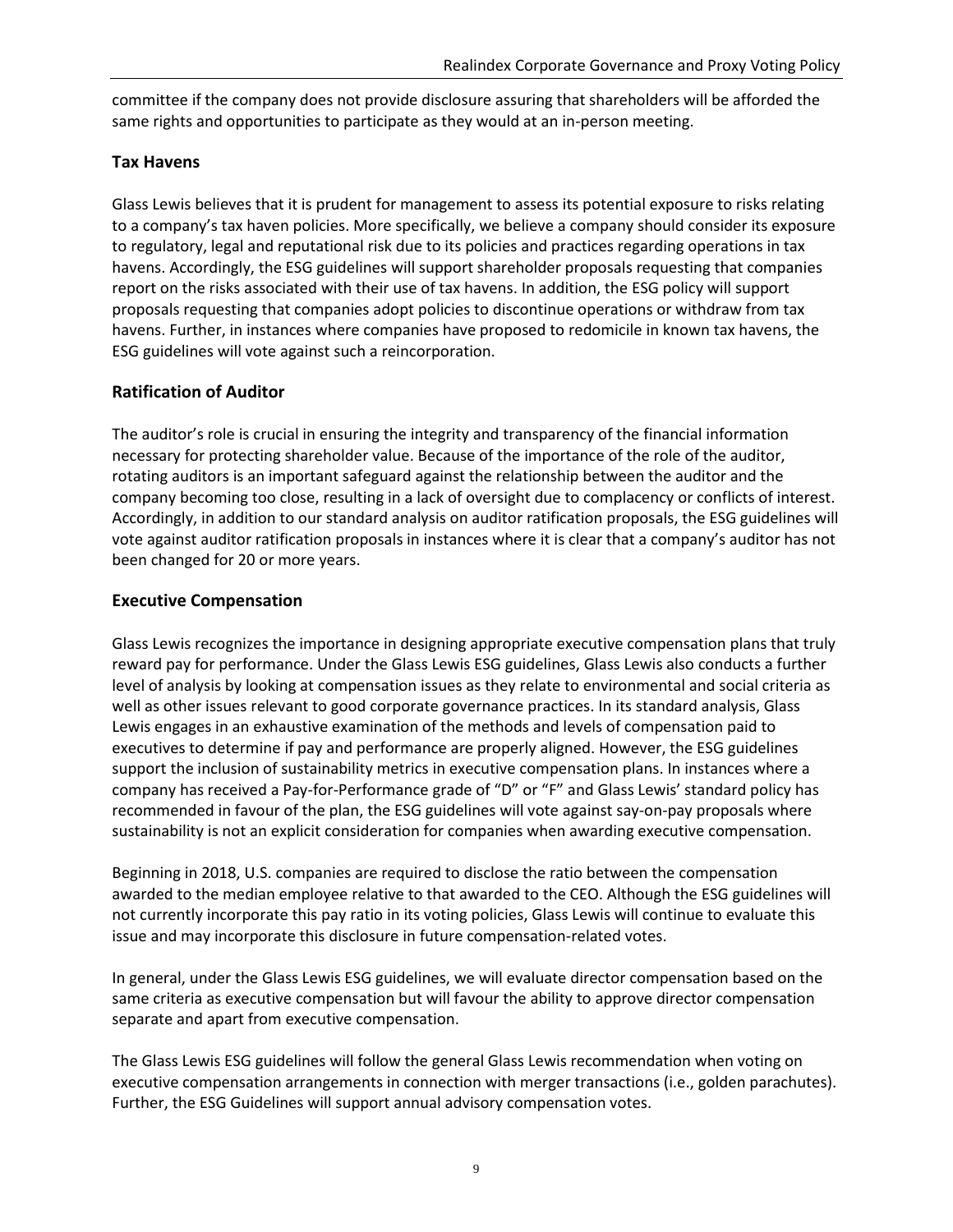#### **Mergers, Acquisitions and Contested Meetings**

Glass Lewis undertakes a thorough examination of the implications of a proposed merger or acquisition to determine the transaction's likelihood of maximizing shareholder return. In making our voting recommendation, we examine the process conducted, the specific parties and individuals involved in negotiating an agreement, as well as the economic and governance terms of the proposal. In contested merger situations, or board proxy fights, Glass Lewis considers the plan presented by the dissident party and how, if elected, it plans to enhance or protect shareholder value. We also consider the arguments presented by the board, including any plans for improving the performance of the company, when making our ultimate recommendations.

The Glass Lewis ESG guidelines will vote in accordance with the standard Glass Lewis policy recommendations on contested meetings, mergers, acquisitions, and other financing transactions. In addition, the ESG guidelines will support shareholder proposals asking the company to consider the effects of the transaction on the company's stakeholders.

#### **Shareholder Proposals**

#### **Compensation**

The Glass Lewis ESG guidelines recognize that ESG performance factors should be an important component of the overall consideration of proper levels of executive performance and compensation. Therefore, the ESG guidelines generally vote in favour of proposals seeking to tie executive compensation to performance measures such as compliance with environmental regulations, health and safety regulations, anti-discrimination laws and compliance with international human rights standards. Furthermore, the Glass Lewis ESG guidelines will generally support proposals that seek to evaluate overall director performance based on environmental and social criteria.

The Glass Lewis ESG guidelines will support proposals seeking to prohibit or require more disclosure about stock hedging and pledging by executives. The Glass Lewis ESG guidelines will also support proposals requesting that companies adopt executive stock retention policies and prohibiting the accelerated vesting of equity awards. Furthermore, the Glass Lewis ESG guidelines will vote in favour of shareholder proposals to link pay with performance, to eliminate or require shareholder approval of golden coffins, and to clawback unearned bonuses. Furthermore, the ESG guidelines will support proposals requesting disclosure from companies regarding gender pay inequity and company initiatives to reduce the gap in compensation paid to women compared to men.

#### **Corporate Governance**

Similar to Glass Lewis' general guidelines, the ESG guidelines support increased shareholder participation and access to a company and its board of directors. Accordingly, the Glass Lewis ESG guidelines will vote in favour of initiatives that seek to enhance shareholder rights, such as the introduction of majority voting to elect directors, the adoption and amendment of proxy access bylaws, the elimination/reduction of supermajority provisions, the declassification of the board, the submission of shareholder rights' plans to a shareholder vote, and the principle of one share, one vote. The ESG guidelines will also support proposals aimed at increasing the diversity of boards or management as well as those requesting additional information concerning workforce diversity and the adoption of more inclusive anti-discrimination policies.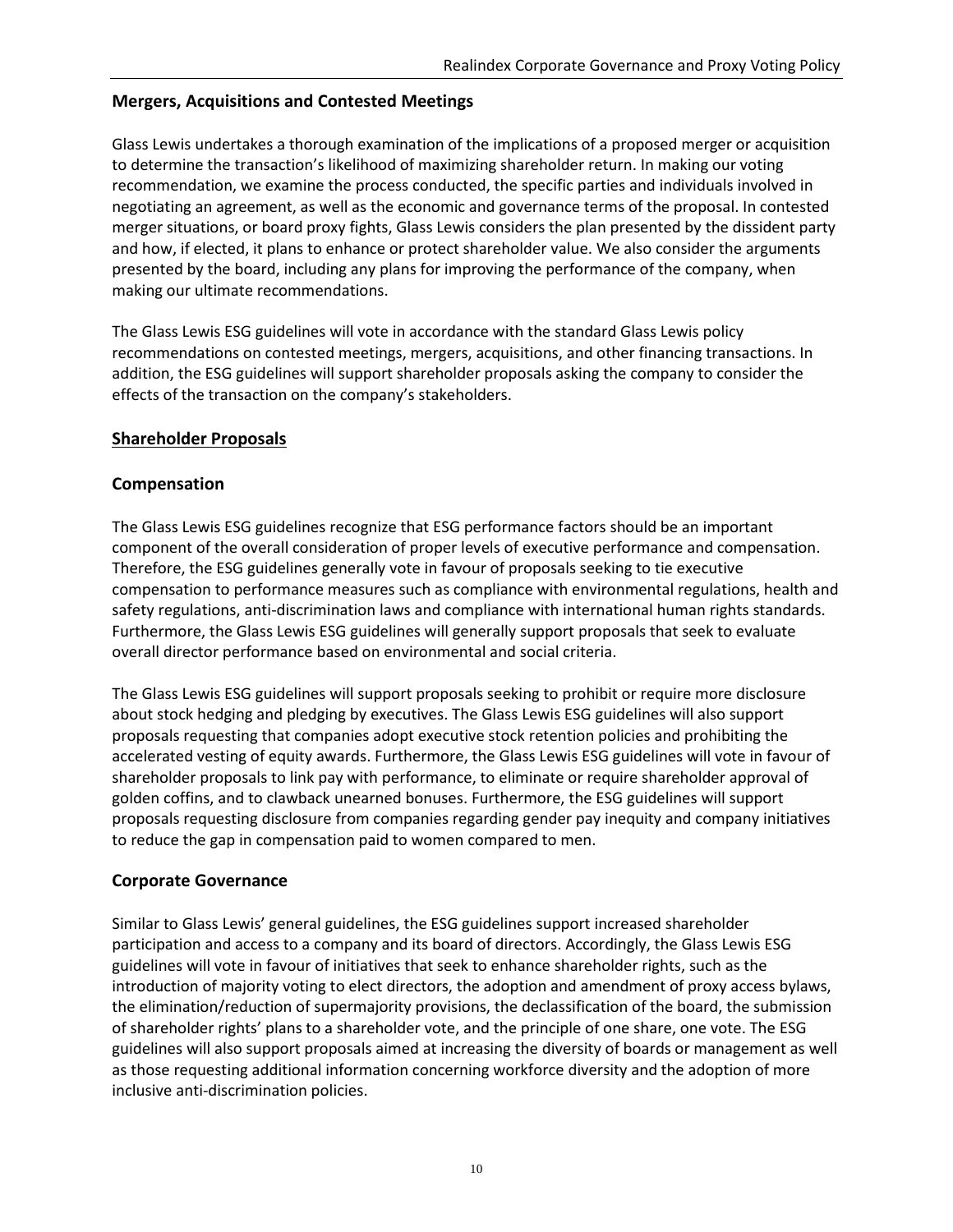#### **Environment**

Glass Lewis' ESG guidelines generally support proposals regarding the environment, in particular, those seeking improved sustainability reporting and disclosure about company practices which impact the environment. Glass Lewis' ESG guidelines will vote in favour of increased disclosure of a company's environmental risk through company-specific disclosure as well as compliance with international environmental conventions and adherence to environmental principles. Similarly, Glass Lewis' ESG guidelines support proposals requesting companies develop greenhouse gas emissions reduction goals, comprehensive recycling programs, and other proactive means to mitigate a company's environmental footprint.

The Glass Lewis ESG guidelines will also vote for proposals seeking that companies provide certain disclosures or adopt certain policies related to mitigating their climate change-related risks. For example, regardless of industry, the ESG guidelines will support proposals requesting that companies disclose information concerning their scenario analyses or that request the company provide disclosure in line with certain reporting recommendations, such as those promulgated by the Financial Stability Board's Task Force on Climate-related Financial Disclosure ("TCFD"). Similarly, the Glass Lewis ESG guidelines support proposals requesting that a company consider energy efficiency and renewable energy sources in its project development and overall business strategy.

With respect to issues related to bioengineering and nanotechnology, the ESG guidelines will carefully scrutinize any proposals requesting that a company adopt a policy concerning these matters. In general, the Glass Lewis ESG guidelines support proposals that seek additional reporting on these topics, as well as the development of safety standards to regulate their use.

Glass Lewis' ESG guidelines evaluate a company's impact on the environment, in addition to the regulatory risk a company may face by not adopting environmentally responsible policies. The Glass Lewis ESG guidelines will consider voting against certain directors for not exercising their fiduciary duty as it relates to environmental risk.

#### **Labour and Human Rights**

Glass Lewis' ESG guidelines generally support enhancing the rights of workers, as well as considering the communities and broader constituents in the areas in which companies do business. Accordingly, the ESG guidelines will generally vote for proposals requesting that companies provide greater disclosure regarding impact on local stakeholders, workers' rights and human rights in general. In addition, Glass Lewis' ESG guidelines support proposals for companies to adopt or comply with certain codes of conduct relating to labour standards, human rights conventions, and corporate responsibility at large. The Glass Lewis ESG guidelines will also support proposals requesting independent verification of a company's contractors' compliance with labour and human rights standards. In addition, the ESG guidelines support the International Labour Organisation standards and encourage companies to adopt such standards in its business operations.

Glass Lewis' ESG guidelines provide for a review of the performance and oversight of certain directors in instances in which a company is found to have violated international human rights standards. Pursuant to the ESG guidelines, if directors have not adequately overseen the overall business strategy of the company to ensure that basic human rights standards are met or if a company is subject to regulatory or legal action with a foreign government or entity due to human rights violations, we will consider voting against directors taking into account the severity of the violations and the outcome of the claims.